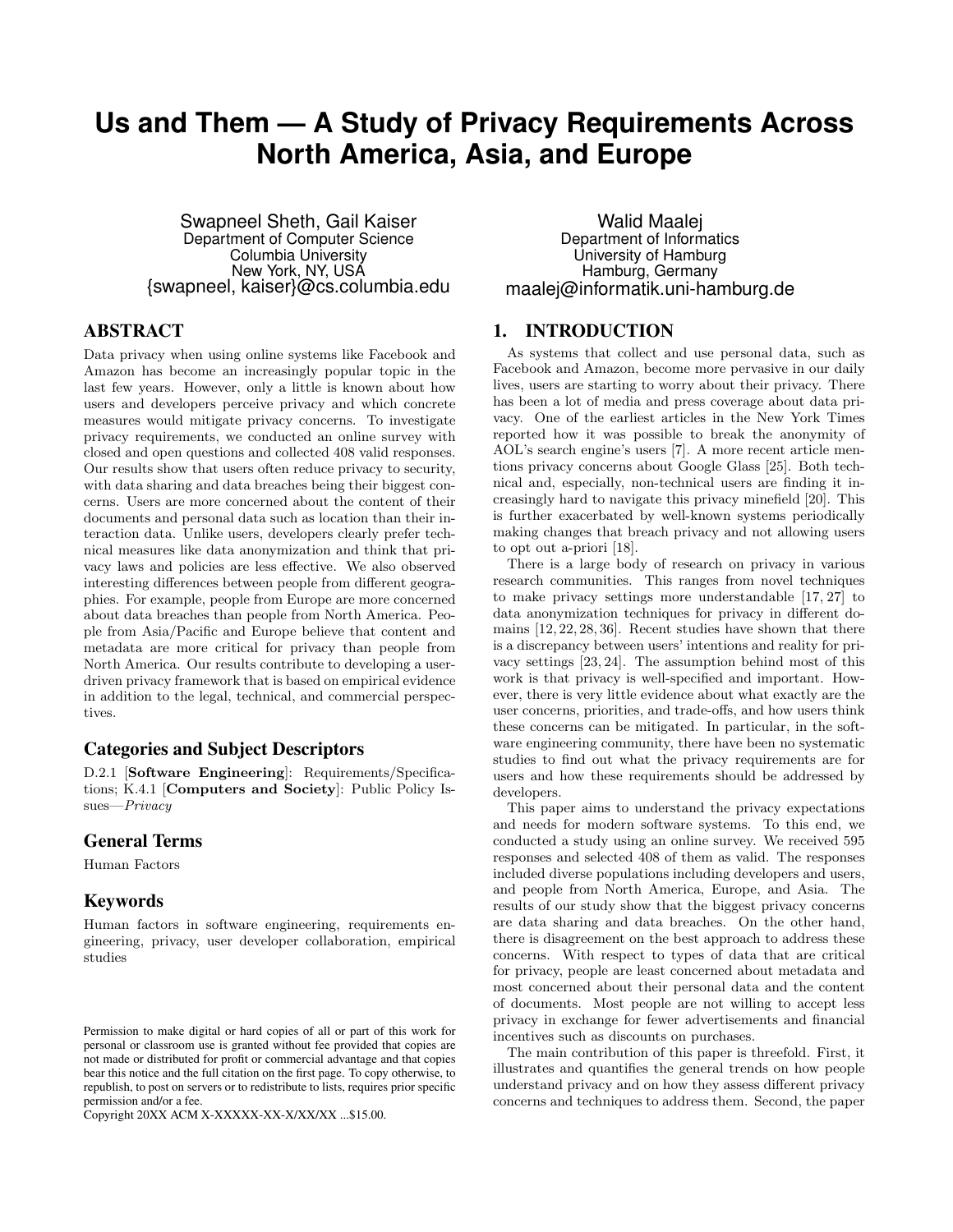identifies differences in privacy expectations between various groups: developers and users, on one hand, and people from different geographic regions, on the other hand. Finally, the paper gives insights into how software developers and managers can address privacy concerns of their users.

Our analysis for geographic regions, for example, shows that there is a significant difference between respondents from North America, Europe, and Asia/Pacific. People from Europe and Asia/Pacific rate different types of data such as metadata, content, and interaction being a lot more critical for privacy than respondents from North America. People from Europe are a lot more concerned about data breaches than data sharing whereas people from North America are equally concerned about the two. Similarly, our analysis for developers versus users shows a marked difference between the two groups. For example, developers believe that privacy laws and policies are less effective for reducing privacy concerns than data anonymization.

The rest of the paper is organized as follows. Section 2 describes the design of our study. Sections 3–5 highlight its key results. Section 6 discusses the implications of the results and limitations of the study. We describe related work in Section 7 and conclude the paper in Section 8.

# 2. STUDY DESIGN

We describe the research questions, methods, and respondents of our study.

#### 2.1 Research Questions

The goal of this study is to gather and analyze privacy requirements for modern software systems. In particular, we want to study the perception of different groups of people on privacy. According to the Merriam-Webster dictionary, privacy is the "freedom from unauthorized intrusion." We are interested specifically in data privacy and other notions of privacy such as physical privacy are beyond the scope of our work.

We focused on the following research questions:

- **RQ 1**: What are developers' and users' perceptions of privacy? What aspects of privacy are more important and what are the best techniques to address them? (Section 3)
- RQ 2: Does software development experience have any impact on privacy requirements? (Section 4)
- RQ 3: Does geography have any impact on privacy requirements? (Section 5)

By perception, we mean the subjective understanding and assessment of privacy aspects. Since privacy is a very broad term, we are interested in specific aspects such as types of concerns, techniques to mitigate these concerns, types of data that are critical to privacy, and whether people would give up privacy. We focus on these aspects because we think they are most related to software engineering topics.

#### 2.2 Research Method

We created an online survey that consisted of 16 questions. Out of these, 14 questions were closed and respondents had to choose an answer from a given list of options. These questions consisted of 3-point and 5-point semantic scale questions. These types of questions allow for the measurement of subjective assessments of people while allowing for some flexibility of the interpretation [30]. For example, one of the questions was: "Would users be willing to use your system if they are worried about privacy issues?" and the answer options were: "Definitely yes - Users don't care about privacy," "Probably yes," "Unsure," "Probably not," and "Definitely not - if there are privacy concerns, users will not use this system." We used the 3-point scale for the majority of the questions as we did not need respondents to have higher discriminative powers as needed by the 5-point scale. Jacoby and Matell [21] have shown that 3-point scales do not result in any significant reduction in reliability or validity.

We chose a survey instead of direct observation or interviews because of the following reasons: First, a survey is very scalable and allowed us to get a large number and broad cross-section of responses. Second, we were interested in the subjective opinion of people and this can be different from real behavior. Third, the closed questions were purely quantitative and allowed us to analyze general trends for our survey respondents. In addition, the survey also had two open-ended questions. This helped us get qualitative insights about privacy and gave an opportunity for respondents to report aspects that were not already included in the closed questions.

Respondents could choose to fill out our survey in two languages: English or German. For each language, there were two slightly different versions based on whether the respondents had experience in software development or not. The difference in the versions was only in the phrasing of the questions in order to reduce confusion. For example, developers were asked: "Would users be willing to use your system if they are worried about privacy issues?" whereas users were asked: "Would you be willing to use the system if you are worried about privacy issues?" In total, the survey took 5-10 minutes to answer.

To increase the reliability of the study [30], we took the following measures:

- Pilot Testing: We conducted pilot testing of our survey in four iterations with a total of ten users that focused on improving the timing and understandability of the questions. We wanted to reduce ambiguity about the questions and answers and ensure that none of the semantics were lost in translation. We used the feedback from pilot testing to improve the phrasing and the order of questions for both the English and German versions.
- Random order of answers: The answer options for the closed questions were randomly ordered. This ensures that answer order does not influence the response [38].
- Validation questions: To ensure that respondents did not fill out the answers arbitrarily, we included two validation questions [3]. For example, one of the validation questions was: "What is the sum of 2 and 5?" Respondents who did not answer these correctly were not included in the final set of valid responses.
- Post sampling: We monitored the number of respondents from each category of interest: developers versus users and geographic location. We conducted postsampling and stratification to ensure that we got sufficient responses for each category and that the ratio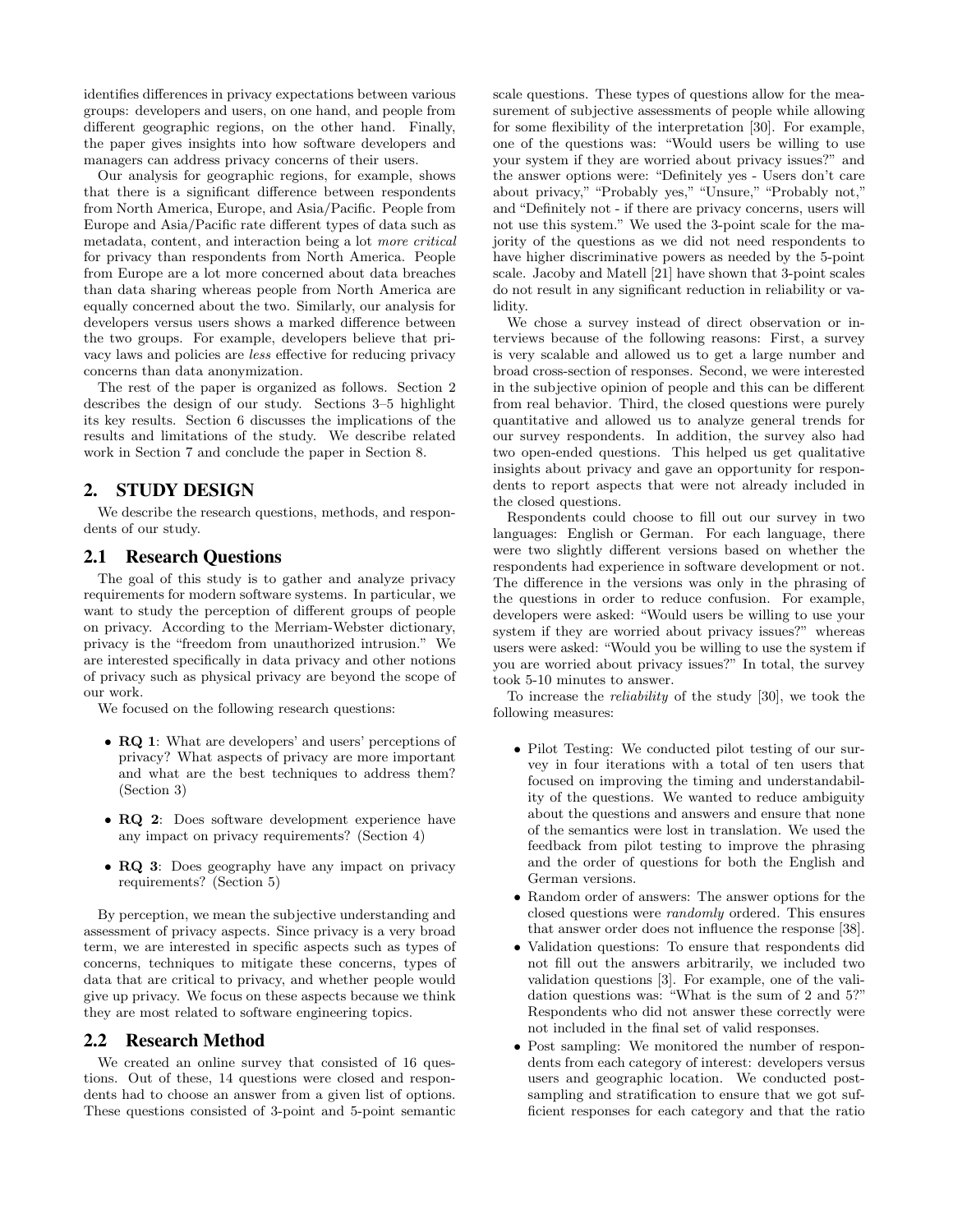|               | Developers | Users |
|---------------|------------|-------|
| North America | 85         | 44    |
| Europe        | 116        | 65    |
| Asia          | 61         | 30    |
| South America | 3          | 2     |
| Africa        |            |       |

Table 1: Summary of study respondents based on location and software development experience

of developers to users for each geographic location was roughly similar. For categories that did not have sufficient respondents, we targeted those populations by posting the survey in specific channels. We stopped data collection when we had a broad spectrum of respondents and sufficient representation in all the categories of interest.

Finally, to corroborate our results and analysis of data, we conducted a number of statistical tests. In particular, we used the Z-test for equality of proportions [32] and Welch's Two Sample t-test to check if our results are statistically significant.

## 2.3 Survey Respondents

We did not have any restrictions on who could fill out the survey. We wanted, in particular, people with and without software development experience and people from different parts of the world. We distributed our survey through a variety of channels including various mailing lists, social networks like Facebook and Twitter, and personal and professional colleagues. We circulated the survey across companies with which we are collaborating. We also asked specific people with many contacts (e.g., with many followers on Twitter) to forward the survey. As an incentive, two iPads would be raffled among the survey respondents.

In total, 595 respondents filled out our survey between 10 November 2012 and 8 September 2013. Filtering out the incomplete and invalid responses resulted in 408 valid responses (68.6% completion rate). Table 1 shows the respondents based on location and software development experience. The four versions of the survey along with raw data and summary information are available on our website<sup>1</sup>. Among the respondents, 267 have software development experience and 141 do not. For respondents with software development experience, 28 have less than one year of experience, 129 have 1-5 years of experience, 57 have 5- 10 years of experience, and 53 have more than ten years of experience. 129 respondents live in North America, 181 in Europe, and 91 in Asia/Pacific. 166 are affiliated with industry and the public sector, 182 are in academia and research, and 56 are students.

# 3. PRIVACY PERCEPTIONS

We asked respondents: "How important is the privacy issue in online systems?" They answered using a 5-point semantic scale ranging from "Very important" to "Least important." 66.7% of the respondents chose "Very Important," 25.3% chose "Important," and the remaining three options ("Average,""Less Important,""Least Important") combined were chosen by a total of 8.1% of the respondents.

The location of the data storage was a key concern for the respondents. We asked respondents whether privacy concerns depend on the location of where the data is stored and provided a 5-point semantic scale with options: "Yes," "Maybe yes," "Unsure," "Maybe not," "No." 57.7% of the respondents chose "Yes" and 28.6% chose "Maybe yes" while the remaining three options were chosen by a total of 13.7% of the respondents.

On the other hand, there was disagreement about whether users would be willing to use such systems if there were privacy concerns.. The answer options were: "Definitely yes - Users don't care about privacy," "Probably yes," "Unsure," "Probably not," and "Definitely not - if there are privacy concerns, users will not use this system." 20.8% of the respondents choose "Unsure," while 34.8% and 29.4% chose "Probably yes" and "Probably not" respectively.

#### 3.1 What factors would increase and reduce privacy concerns?

We asked respondents if the following factors would *in*crease privacy concerns:

- Data Aggregation: The system discovers additional information about the user by aggregating data over a long period of time.
- Data Distortion: The system might misrepresent the data or user intent.
- Data Sharing: The collected data might be given to third parties for purposes like advertising.
- Data Breaches: Malicious users might get access to sensitive data about other users.

For each concern, the respondents could answer using a 3-point semantic scale having options: "Yes," "Uncertain," and "No." We also asked respondents if the following would help to reduce concerns about privacy:

- Privacy Policy, License Agreements, etc.: Describing what the system will/won't do with the data.
- Privacy Laws: Describing which national law the system is complaint with (e.g., HIPAA in the US, European privacy laws).
- Anonymizing all data: Ensuring that none of the data has any personal identifiers.
- Technical Details: Describing the algorithms/source code of the system in order to achieve higher trust (e.g., encryption of data).
- Details on usage: Describe, e.g., in a table how different data are used.

The overall answers of the respondents for both questions are shown in Figure 1. In the figure, each answer option is sorted by the number of "Yes" respondents.

Most respondents agreed that the biggest privacy concerns are data breaches and data sharing. There is disagreement about whether data distortion and data aggregation would cause privacy concerns. To check if these results are statistically significant, we ran Z-tests for equality of proportions. This would help us validate, for example, if there is a statistically significant difference in the number of respondents who said "Yes" for two different options. The results for  $in$ creasing concerns about privacy are shown in Table 2. For

<sup>1</sup> http://www.psl.cs.columbia.edu/1476/privacyrequirements/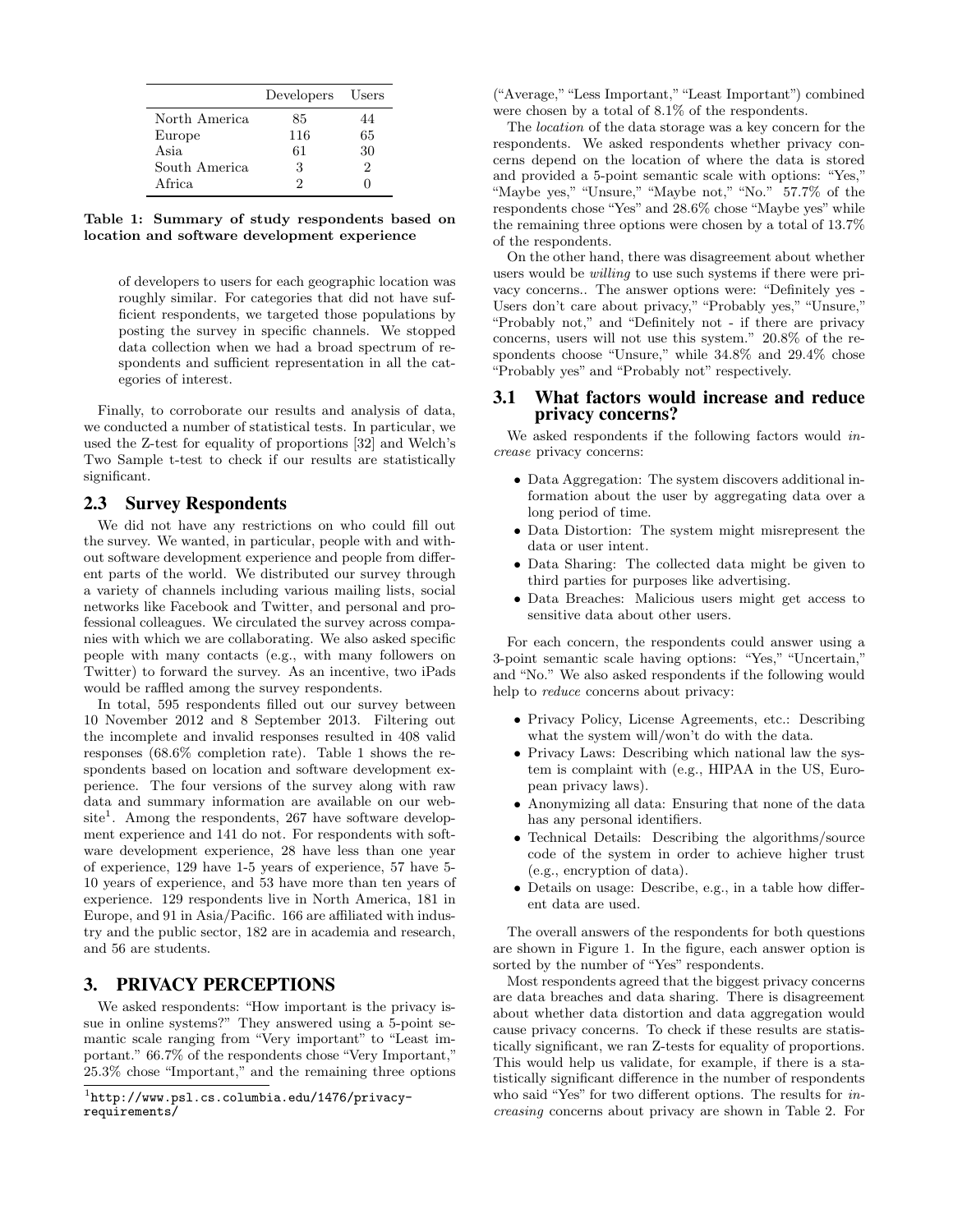

Figure 1: What increases and reduces privacy concerns?

|                                | p-values           |
|--------------------------------|--------------------|
| <b>Sharing</b> $>$ Aggregation | $p = 1.231e^{-12}$ |
| <b>Sharing</b> $>$ Distortion  | $p = 6.036e^{-14}$ |
| Breach > Aggregation           | $p < 2.2e^{-16}$   |
| Breach > Distortion            | $p < 2.2e^{-16}$   |

Table 2: What increases privacy concerns? For each privacy concern,  $X > Y$  indicates that X is a bigger concern than Y for the respondents. (We used the Ztest for equality of proportions and only statistically significant results for  $p < 0.01$  are shown.)

all of these tests, the null hypothesis is that a similar fraction of the respondents chose "Yes" for both options. Our results show that the concerns about data breaches and data sharing are statistically significantly higher than data aggregation and data distortion  $(p \leq 1.231e^{-12})$ .

Hypothesis 1: People are more concerned about the security aspects of privacy and in particular, data sharing and data breaches than data distortion and data aggregation.

As far as reducing concerns, respondents consider technical details the least effective option. It is statistically significantly the worst option (with p-values ranging from  $7.218e^{-10}$  for comparing to policy to  $2.2e^{-16}$  for comparing to anonymization). Respondents think that anonymization is the most effective option for mitigating privacy concerns and statistically significantly better than privacy laws ( $p =$ 0.003) and privacy policy  $(p = 0.002)$ . There is, however, no statistically significant difference between anonymization and providing usage details  $(p > 0.15)$ . The remaining three options (privacy policy, privacy laws, and usage details) had similar responses and none of their combinations for the Ztest yielded statistically significant results for  $p < 0.01$ .

Hypothesis 2: Different people assess the importance of various privacy mitigation measures differently.

## 3.2 Qualitative feedback

Overall, we collected 135 comments from 408 respondents on our open questions. We analyzed these comments manually in three steps. First, we read each comment and annotated it with a few summarizing keywords. Thereby, we tried to reuse the keywords whenever possible. Second, we unified and grouped the keywords into topics, making sure that no important comments are lost. Finally, we read the comments again and assigned each of them to one of the identified concerns:

#### *3.2.1 Additional Privacy Concerns*

With respect to additional privacy concerns, we collected 66 comments. 15 comments were useless as they just repeated the standard response options, were not understandable, or without content (e.g., "no comment," or "nothing more"). The remaining 51 comments gave interesting insights, which can be grouped into the following topics:

Authorities and intelligent services: 13 respondents mentioned authorities and intelligent services as an additional privacy concern. One wrote: "Government access is not exactly a data breach, but still a privacy concern." Another commented: "anyway there is prism." It is important to mention that about half of the responses were collected after the NSA PRISM scandal [13, 15].

APIs, program correctness, and viruses: Nine respondents mentioned concerns related to the program behavior, including malicious programs and viruses. Respondents also mentioned that privacy concerns are "transmitted" through the application programming interfaces of the tools collect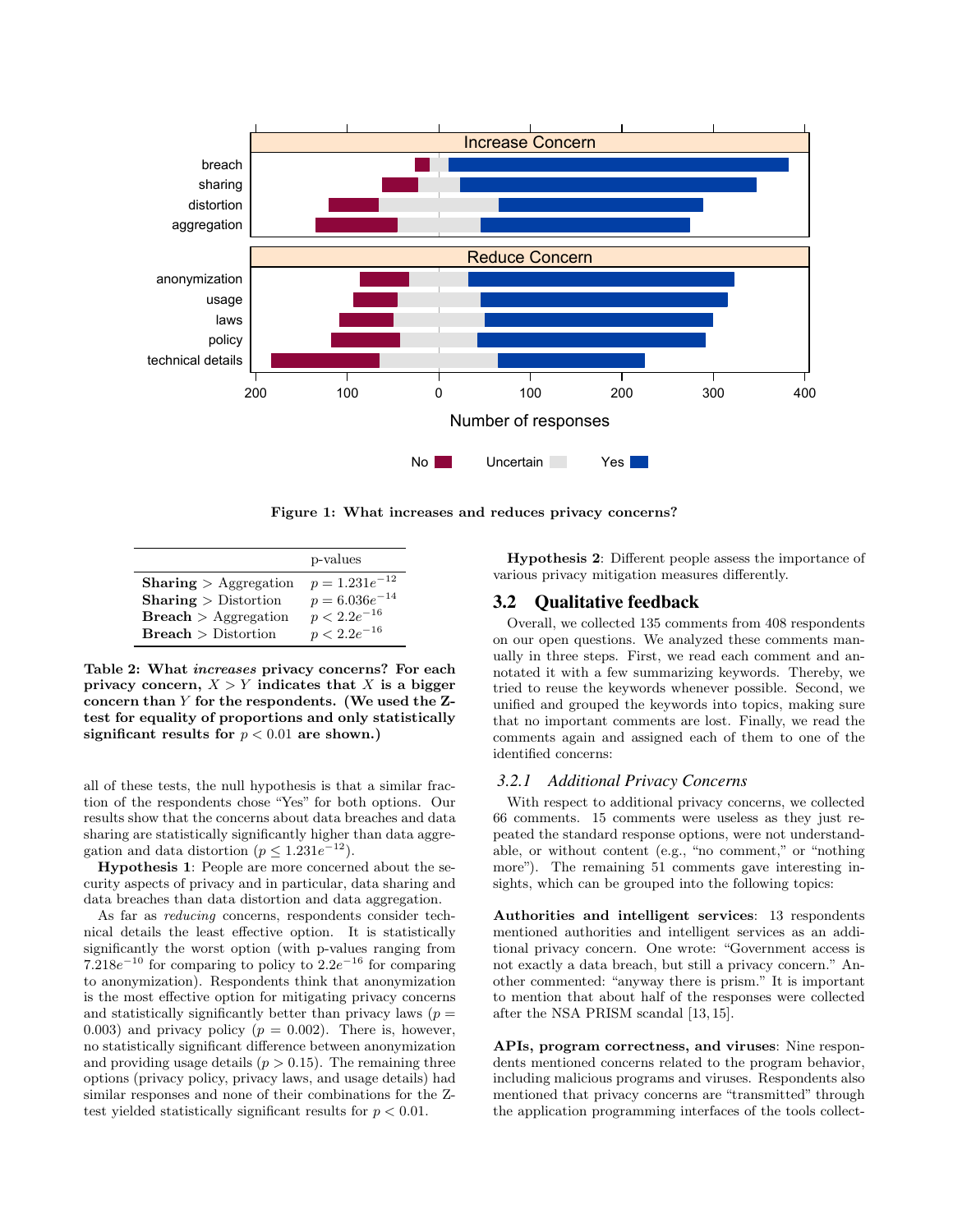ing data. One respondent wrote: "Sharing data over API" while others mentioned specific systems such as Google Analytics or Facebook API. Three respondents specifically pointed the correctness of privacy implementation as a specific privacy concern.

Unusable and nontransparent policies: Seven users complained about unusable privacy implementations with unclear, nontransparent policies. These respondents were concerned because most users simply do not know which data is being collected about them and for what purposes. One respondent wrote: "Companies and software developers shield themselves [. . . ] by making consumers agree on a long, convoluted, and often a hard to understand hard to read [. . . ] policy. Companies know that people do not read them a tactic on which they are banking." Another gave a more concrete example: "Sometimes sharing sensitive data is activated by default in applications (unaware users would leave it so)." One respondent wrote: "Transparency and letting the user choose make a huge difference. Maybe not in the beginning and maybe not for all users but definitely for a specific user group."

Intentional or unintentional misuse: At least seven respondents mentioned different forms of misusing the data as main concerns. This includes commercial misuse such as making products of interest more expensive, but it could also be misused for social and political purposes. Apart from abusing the data to put pressure on users, respondents mentioned using fake data to manipulate public opinions or inferencing sensitive information about groups of people and minorities. One respondent wrote: "Whenever something happen the media uses their data accessible online to 'sell' this person as good or evil."

Lack of control: Seven respondents mentioned the lack of control and in particular, options to delete data collected about them as their main concern. One wrote: "if we agree to give the data, we are not able anymore to revise this decision and delete the data. Even if the service confirms the deletion, we don't have any mean of control." Another respondent explicitly mentioned the case where companies owning their data are bankrupt or sold and in this case, the privacy of their data is also lost. "Company A has a decent privacy policy, Company B acquires the company, and in doing so, now has access to Company A's data."

Combined data sources: Five respondents explicitly mentioned combining data about users from different sources as a main privacy concern. In most cases, this cannot be anticipated when developing or using a single system or a services. One respondent wrote: "it's difficult to anticipate or assess the privacy risk in this case." Another claimed: "continuous monitoring, combined with aggregation over multiple channels or sources, leads to complex user profiling and it's disturbing to know that your life is monitored on so many levels."

Collecting and storing data: Five respondents wrote that collecting and storing data is, on its own, a privacy concern. In particular, respondents complained about too much data being collected about them and stored for too long time. One respondent mentioned: "the sheer amount

of cookies that are placed on my computer just by landing on their website." Another claimed: "collecting the data and storing for a long period of time is seen more critical than just collecting."

Other issues: Three respondents mentioned problems with the legal framework and in particular, the compatibility of laws in the developer and user countries. Three respondents said that in some cases there is no real option to not use a system or service, e.g., due to a "social pressure as all use Facebook" or since "we depend on technology."

#### *3.2.2 Suggestions for Reducing Privacy Concerns*

In total, 69 respondents answered the open question on additional measures to reduce user concerns about privacy. Ten of these answers either repeated the standard options or were useless. The remaining 59 comments showed more convergence in the opinion than the comments on the additional concerns, possibly because this question was more concrete. The suggestions can be grouped into the following measures:

Easy and fine-grained control over the data, including access and deletion: 17 respondents recommended allowing the users to easily access and control the collected and processed data about them. In particular, respondents mentioned the options of deactivating the collection and deleting the data. One respondent wrote: "to alleviate privacy concerns, it should be possible to opt out of, or 'not agree' to certain terms." Another wrote: "allow users to access to a summary of all the data stored on their behalf, and allow them to delete all or part of it if they desire." The respondents also highlighted that this should be simple and easy to do and embedded on the user interface at the data level.

Certification from independent trusted organizations: 14 respondents suggested introducing a privacy certification mechanism by independent trusted authorities. A few also suggested the continuous conduction of privacy audits similar to other fields such as safety and banking. Respondents also suggested that the results of the checks and audits should be made public to increase the pressure on software vendors. One respondent even suggested "having a privacy police to check on how data is handled."

Transparency and risk communication, open source: 13 respondents mentioned increased transparency about the collection, aggregation, and sharing of the data. In particular, respondents mentioned that the risks of misusing the data should be also communicated clearly and continuously. Three respondents suggested that making the code open source would be the best approach for transparency. One wrote: "tell users (maybe in the side-bar) how they are being tracked. This would educate the general public and ideally enable them to take control of their own data." The spectrum of transparency was from the data being collected to physical safety measures of servers and qualifications of people handling data to how long the data is stored.

Period and amount of data: 11 respondents recommended always limiting and minimizing the amount of data and the period of storage, referring to the principle of minimality. The period of time for storing the data seems to be crucial for users. One wrote: "Not allowing users data being stored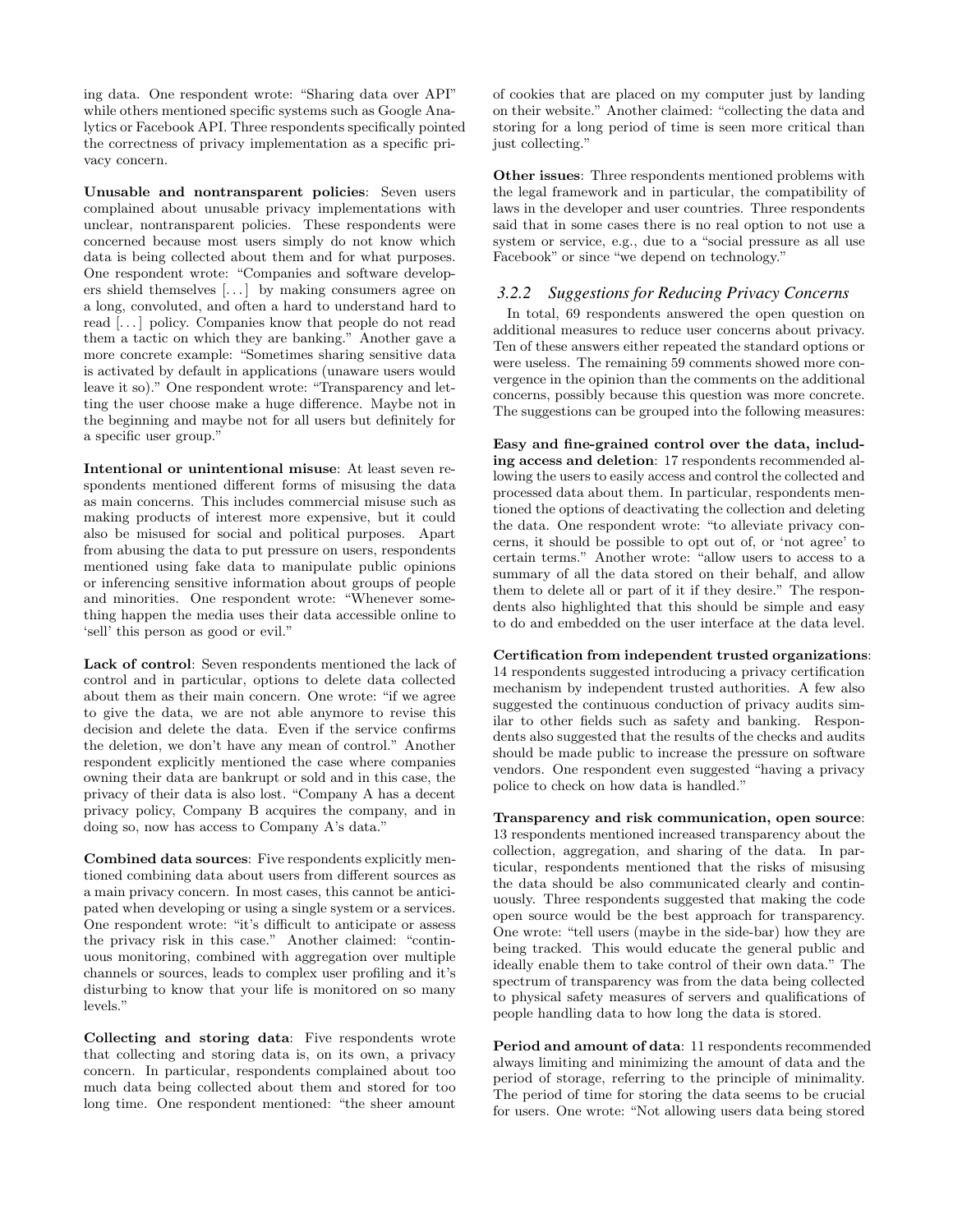in servers. Just maintaining them in the source."

Security and Encryption: We noted that respondents strongly relate privacy issues to information security. At least seven suggested security measures, mainly complete encryption of data and communication channels.

Trust and Education: Seven respondents mentioned building trust in the system and vendor as well as education of users on privacy as effective means to reduce privacy concerns.

Short, usable, precise and understandable description, in the UI: At least six respondents mentioned increasing the usability to access data and policy as an important measure to reduce privacy concerns. One wrote: "the disclaimer should be directly accessible from the user interface when conducting a function which needs my data." Another respondent wrote: "short understandable description and no long complicated legal text."

#### 3.3 What types of data are critical?

To get a deeper insight into the privacy criticality of different types of data, we asked respondents to rate the following types of data on a 5-point semantic scale ranging from "Very critical" to "Uncritical."

- Content of documents (such as email body)
- Metadata (such as date)
- Interaction (such as a mouse click to open or send an email)
- User location (such as the city from where the email was sent)
- Name or personal data (such as email address)
- User preferences (such as inbox or email settings)

The results are shown in Figure 2. Respondents chose content as most critical, followed by personal data, location, preferences, and interaction and metadata are the least critical as far as privacy is concerned.

We used Welch's Two Sample t-test to compare if the difference among the different types of data is statistically significant. The null hypothesis was that the difference in means was equal to zero. The results are summarized in Table 3. The results show, for example, that there is no statistically significant difference between content and personal data. On the other hand, there is a statistically significant difference between content and location for  $p < 0.01$ .

Hypothesis 3: People are more concerned about content and personal data than interaction and metadata.

# 3.4 Would one give up privacy?

We asked respondents if they would accept *less* privacy for the following:

- Monetary discounts (e.g., 10% discount on the next purchase)
- "Intelligent" or added functionality of the system (such as the Amazon recommendations)
- Fewer advertisements

For each option, the respondents could answer using a 3-point Semantic scale having options: "Yes," "Uncertain," and "No." The results are shown in Figure 3.

36.7% of the respondents said they would accept less privacy for added functionality of the system while only 20.7% and 13.7% would accept less privacy for monetary discounts and fewer advertisements respectively. Added functionality seems to be the most important reason to accept less privacy. These results are statistically significant using the Ztest for equality of proportions  $(p < 3.882e^{-5})$  for monetary discounts and  $p < 1.854e^{-9}$  for fewer advertisements).

Even though these results are statistically significant, it is important to note that less than half of the respondents would accept less privacy for added functionality of the system.

Previous studies, such as the one conducted by Acquisti et al. [1], have showed, however, that people's economic valuations of privacy vary significantly and that people do accept less privacy for monetary discounts. This contrast in results might be due to a difference between people's opinion and their actual behavior.

Hypothesis 4: People say that they are not inclined to give up privacy for additional benefits.

## 4. PERCEPTIONS OF DEVELOPERS

The results from the previous section describe the broad concerns for the respondents of our study overall. Here, we show the important results of doing a differential analysis for respondents who are developers (267 out of 408 respondents) versus users of software systems.

#### 4.1 Privacy Concerns

Data distortion: 49.1% of developers believe that data distortion is an important privacy concern. The percentage of users, on the other hand, is 64.5%. The difference between these two groups is statistically significant ( $p =$ 0.003). (Note: We used the Z-test for equality of proportions for the rest of this section, unless otherwise noted.)

Data aggregation: 52.1% of developers believe that data aggregation is an important privacy concern. The percentage of users, on the other hand, is 63.1%. The difference between them is statistically significant ( $p = 0.04185$ ). It seems that developers trust their systems more than users when it comes to wrong interpretation of sensitive data.

Data criticality: Developers believe that "name and personal data" ( $p = 0.038$ ) and "interaction" ( $p = 0.082$ ) are more critical for privacy compared to users. On the other hand, for the remaining four categories (content, location, preferences, metadata), there is no statistically significant difference between the perceptions of developers and users  $(p > 0.2$  for all). We used Welch's Two Sample t-test here.

Less privacy for added functionality: A larger fraction of developers (43.3%) would accept less privacy for added or intelligent functionality of the system compared to 31.2% of users  $(p = 0.002)$ .

Hypothesis 5: Developers are more concerned about interaction, name, and personal data whereas users are more concerned about data distortion and data aggregation.

## 4.2 Measures to Reduce Concerns

Developers and reducing concerns: A larger fraction of developers feel that data anonymization (71.2%) is a better option to reduce privacy concerns as compared to pri-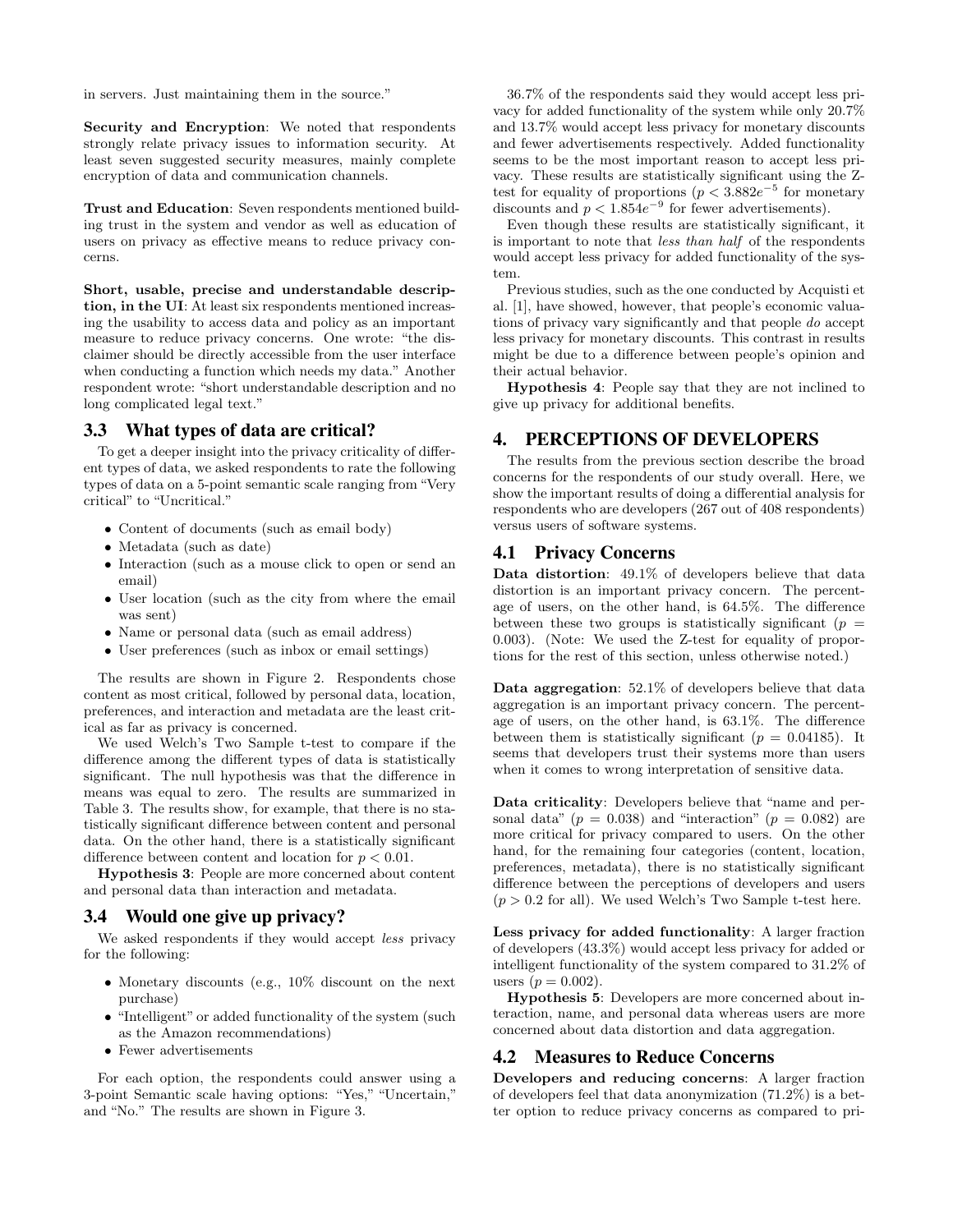

Figure 2: How critical would you rate the collection of the following data?

|               | Content | Personal Data                    | Location | Preferences | Interaction | Metadata |
|---------------|---------|----------------------------------|----------|-------------|-------------|----------|
| Content       |         |                                  |          |             |             |          |
| Personal Data |         |                                  |          |             |             |          |
| Location      |         | $\hspace{0.1mm} +\hspace{0.1mm}$ |          |             |             |          |
| Preferences   | $+++$   | $++$                             | $\!$     |             |             |          |
| Interaction   | $-++$   | $++++ \$                         | $^{++}$  |             |             |          |
| Metadata      | ---     | ---                              | ---      | ---         |             |          |

Table 3: How significant is the difference in *data criticality*? (p-values:  $0$  '+ + +'  $e^{-11}$  '+ +'  $e^{-6}$  '+'  $0.01$  ' ' 1) The rows and columns are ordered from most to least critical. For each cell, t-tests compare if the difference in criticality is statistically significant. For example, the difference between interaction and content is statistically significant for  $p < e^{-11}$ .



Figure 3: Would users accept less privacy for the following?

vacy policies or privacy laws (both, 56.9%) ( $p = 0.0006$ ). 66.3% of developers prefer providing details on data usage for mitigating privacy concerns compared to privacy policies  $(56.9\%)$   $(p = 0.03)$ .

Similarly, 20.2% of developers feel that privacy policies will *not* reduce privacy concerns whereas only 11.2% feel that providing details on data usage will not be beneficial  $(p = 0.004)$ .

Users and reducing concerns: In contrast, for users, there is no statistically significant difference between their perception on privacy policies, laws, anonymization, and providing usage details.  $(0.6 < p < 1$  for all combinations).

Hypothesis 6: Developers prefer anonymization and providing usage details as measures to reduce privacy concerns. Users, on the other hand, do not have a strong preference.

## 5. THE ROLE OF GEOGRAPHY

In this section, we present the results of the differential analysis based on the geography of respondents. We asked respondents to specify with which region they identified themselves with. The options were North America, South America, Europe, Asia/Pacific, Africa, and other. Since we have only seven responses from South America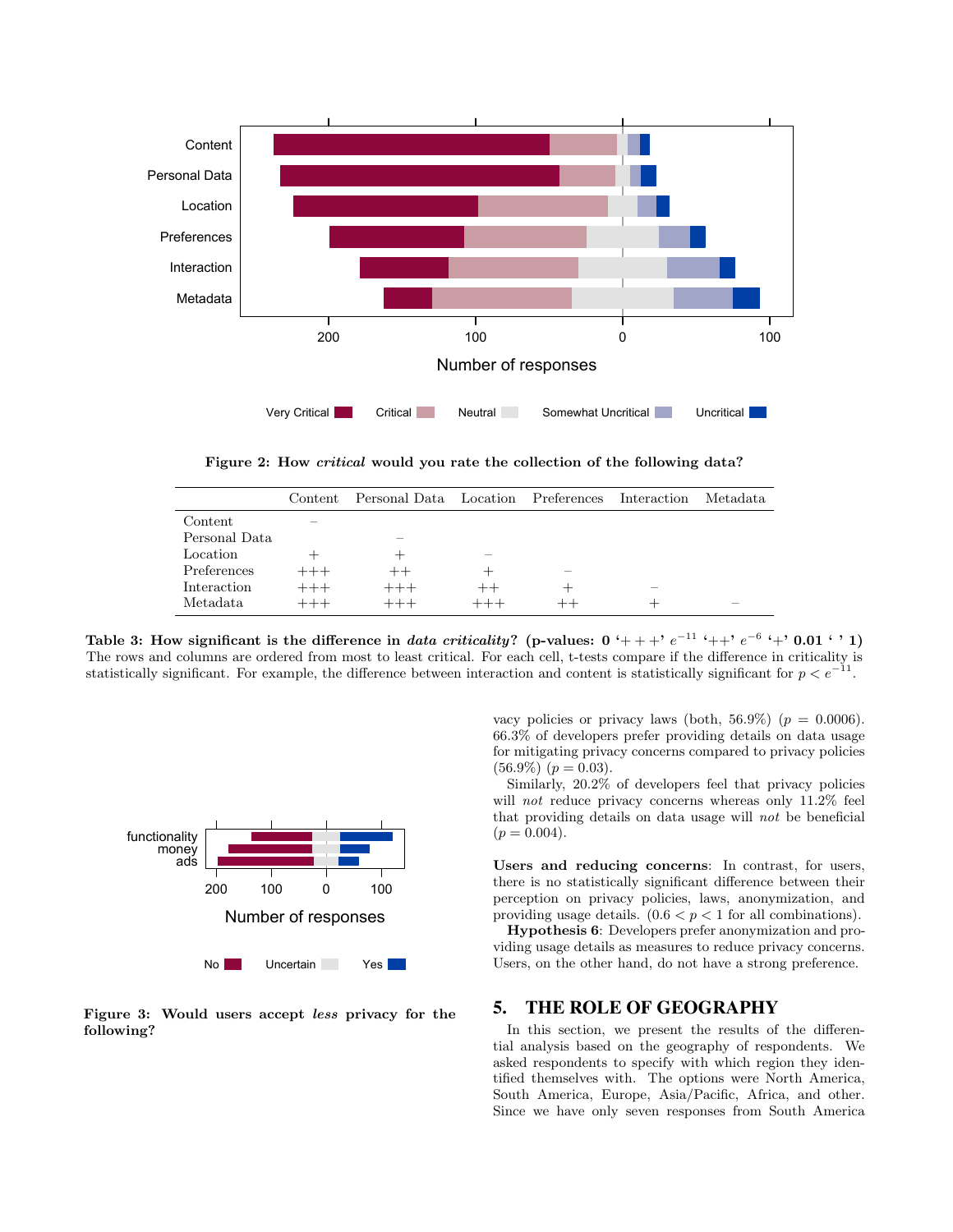and Africa combined, we focus on the differences between the others.

Data Criticality: For the different types of data that are critical for privacy — content of documents, metadata, interaction, user location, name or personal data, user preferences — respondents were asked to rate on a semantic scale from 1-5 on how critical each data item was, with 1 being "Very Critical" and 5 being "Uncritical."

There is a statistically significant difference between respondents from North America, Europe, and Asia/Pacific. We used Welch's Two Sample t-test to compare the ratings given by respondents. Respondents in North America think that all items are less critical (overall mean across the six items, i.e., the mean of the means of the six types of data, is 2.31) than respondents in Europe (overall mean: 1.87) for  $p = 3.144e^{-8}.$ 

Similarly, respondents from North America think all items are less critical that those in Asia/Pacific (overall mean: 2.01) for  $p = 0.037$ . On the other hand, there is no statistically significant difference between respondents in Europe and Asia/Pacific  $(p > 0.28)$ .

Less privacy for added functionality: A larger fraction of respondents in Europe (50.6%) would not give up privacy for added functionality. In North America, on the other hand, this fraction is 24.1%. The difference between the two regions is statistically significant ( $p = 0.0001$ ). (Note: We used the Z-test for equality of proportions for the rest of this section, unless otherwise noted.)

Hypothesis 7: People from North America are more willing to give up privacy and feel that different types of data are less critical for privacy compared to people from Europe.

Concerns about data sharing versus data distortion: A larger fraction of respondents in North America (88.9%) feel that data sharing is a concern compared to 46.3% for data distortion ( $p = 6.093e^{-6}$ ). On the other hand, there is no statistically significant difference among respondents in Asia/Pacific  $(p > 0.67)$ .

Concerns about data sharing versus data breach: In Europe, a larger fraction of the respondents (94.3%) are concerned about data breaches as compared to 76.4% for data sharing. The difference is statistically significant ( $p =$  $5.435e^{-6}$ ). On the other hand, there is no statistically significant difference among respondents in North America ( $p >$ 0.12).

Laws versus usage details: In Europe, a larger fraction of respondents (75.9%) feel that providing details on how the data is being used will reduce privacy concerns as opposed to 58.1% who feel that privacy laws will be effective  $(p = 0.00063)$ . On the other hand, there is no statistically significant difference among respondents in North America, where the percentage of respondents are 67.9% and 64.2% respectively  $(p > 0.43)$ .

Usage details versus privacy policies: A larger fraction of respondents in Europe (75.9%) feel that providing usage details can mitigate concerns compared to 63.2% for privacy policy  $(p = 0.015)$ . On the other hand, there is no statistically significant difference among respondents in North America ( $p > 0.32$ ).

Hypothesis 8: People from Europe feel that providing usage details can be more effective for mitigating privacy concerns than privacy laws and privacy policies whereas people from North America feel that these three options are equally effective.

# 6. DISCUSSION

We discuss our results, potential reasons, and the implications for software developers and analysts. We also reflect on the limitations and threats to validity of our results.

## 6.1 Privacy Communication Gap

Our results from Sections 4 and 5 show there is a definite gap in privacy expectations and needs between users and developers and between people from different regions of the world. Developers have assumptions about privacy, which do not always correspond to what users need. Developers seem to be less concerned about data distortion and aggregation compared to users. It seems that developers trust their systems more than users when it comes to wrong interpretation of privacy critical data. Unlike users, developers prefer anonymization and providing usage details for mitigating privacy concerns. If the expectations and needs of users do not match those of developers, developers might have wrong assumptions and might end up making wrong decisions when designing and building software systems.

In addition, privacy is not a universal requirement as it appears to have an internationalization aspect to it. Different regions seem to have different concrete requirements and understanding for privacy. Our results confirm that there exist many cultural differences between various regions of the world as far as privacy is concerned. The recent NSA PRISM scandal has also brought these differences into sharp focus. A majority of Americans considered NSA's accessing personal data to prevent terrorist threats more important that privacy concerns [13]. In contrast, there was widespread "outrage" in Europe over these incidents [15]. It also led to an article in the New York Times by Malte Spitz, a member of the German Green Party's executive committee, titled "Germans Loved Obama. Now We Don't Trust Him." [31]. These differences, both in terms of laws and people's perceptions, should be considered carefully when designing and deploying software systems.

Data privacy is often an implicit requirement: everyone talks about it but no one specifies what it means and how it should be implemented. This topic also attracts the interests of different stakeholders including users, lawyers, sales people, and security experts, which makes it even harder to define and implement. One important result from our study is that while almost all respondents agree about the importance of privacy, the understanding of the privacy issues and the measures to reduce privacy concerns are divergent. This calls for an even more careful and distinguished analysis of privacy when designing and building a system. We think that privacy should become an explicit requirement, with measurable and testable criteria. We also think that privacy should also become a main design criteria for developers as software systems are collecting more and more data about their users [14]. To this end, we feel that there is a need to develop a standard survey for privacy that software teams can customize and reuse for their projects and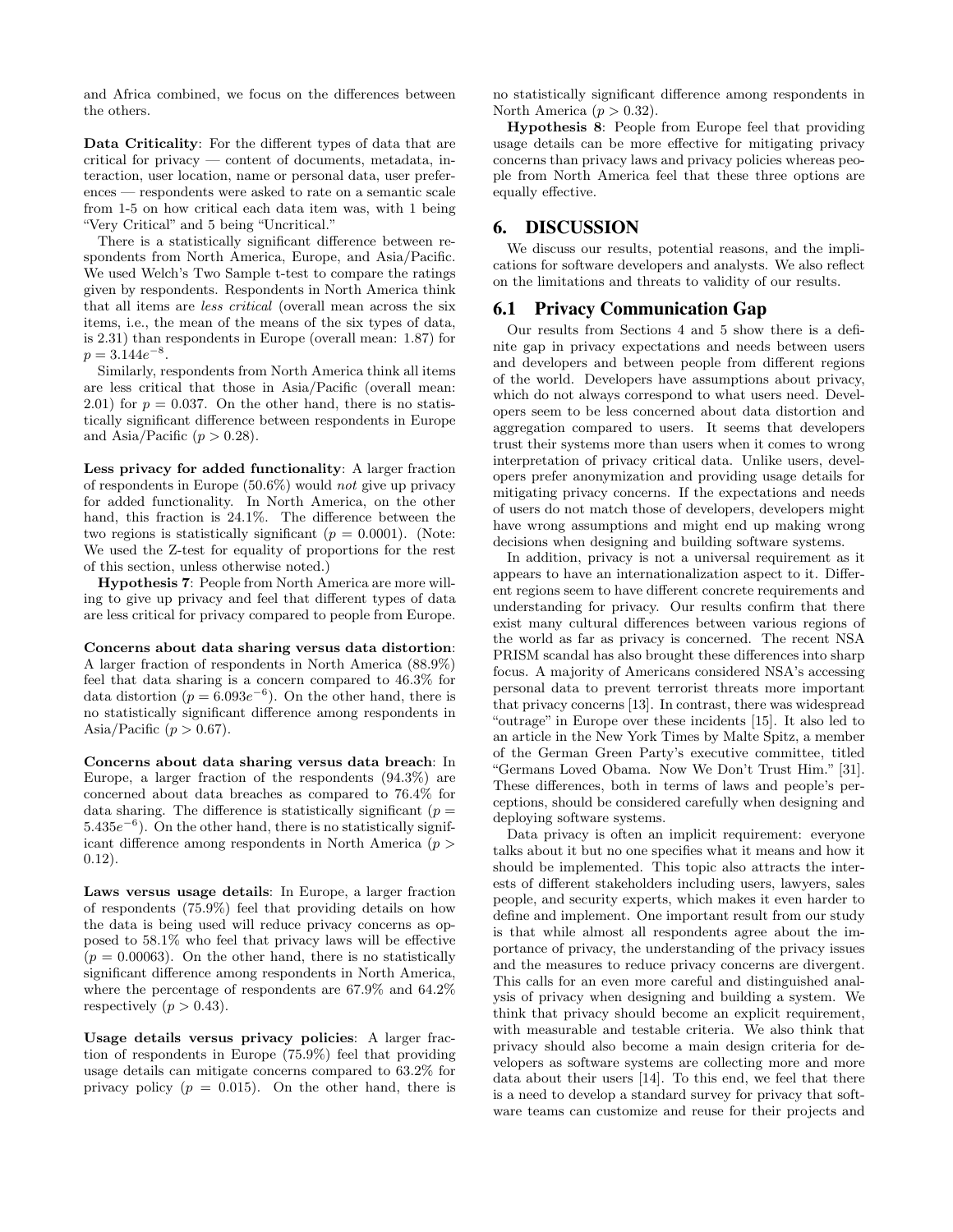users. Our survey can be reused to conduct additional user studies on privacy for specific systems. Our results can also serve as a benchmark for comparing the data. This can help build a body of knowledge and provide guidelines such as best practices.

# 6.2 The Security Dimension of Privacy

We think that people are more concerned about data breaches and data sharing as there have been many recent instances that have gotten a lot of news and media coverage. To list a few recent examples, Sony suffered a massive data breach in its Playstation network that led to the theft of personal information belonging to 77 million users [6]. 160 million credit card numbers were stolen and sold from various companies including Citibank, the Nasdaq stock exchange, and Carrefour [29]. The Federal Trade Commission publicly lent support to the "Do-Not-Track" system for advertising [4]. Compared to these high-profile stories, we feel that there have been relatively few "famous" instances of privacy problems caused by data aggregation or data distortion yet.

There is a large body of research that has advanced the state-of-the-art in security (encryption) and authorization. One short-term implication for engineers and managers is to systematically implement security solutions when designing and deploying systems that collect user data, even if it is not a commercially or politically sensitive system. This would significantly and immediately reduce privacy concerns. For the medium-term, more research should be conducted for deployable data aggregation and data distortion solutions.

As far as mitigating privacy concerns, our results show that there is more disagreement. We believe that the reason for this is because online privacy concerns are a relatively recent phenomenon. Due to this, people are not sure which approach works best and might be beneficial in the long run.

# 6.3 Privacy Framework

The long-term goal of this study is to develop a universal, empirically grounded framework for implementing privacy requirements. Some of the lessons learned from our study can be translated into concrete qualities and features, which should be part of such a framework. This includes:

- Anonymization: This is perhaps the most well-known privacy mitigating technique and seems to be perceived as an important and effective measure by both users and developers. Developers should therefore use anonymization algorithms and libraries.
- Default encryption: As users are mainly concerned about the loss and abuse of their data, systems collecting user data should implement and activate encryption mechanism for storing and transmitting these data. In Facebook, e.g., the default standard communication protocol should be HTTPS and not HTTP.
- Fine-grained control over the data: Users become less concerned about privacy if the system provides a mechanism to control their data. This includes activating and deactivating the collection at any time, the possibility to access and delete the raw data and processed data, and define who should have access to what data.
- Interaction data first: Users have a clear preference of the criticality of the different types of data collected about them. Therefore, software researchers and designers should first try to implement their sys-

tems based on collecting and mining interaction data instead of content of files and documents. Research has advanced a lot in this field in, especially, recommender systems.

- Time and space-limited storage: The storage of data about users should be limited in time and space. The location where the data is stored is an important factor for many respondents. Therefore, systems should provide options to choose the location to store privacy sensitive data.
- Privacy policies, laws, and usage details: Users rated all these options as equally effective for mitigating privacy concerns. Therefore, developers could utilize any of these options, thus giving them better flexibility in the design and deployment of software systems.

# 6.4 Limitations and Threats to Validity

There are several limitations to our study, which we now discuss. The first limitation is selection bias — respondents who volunteered to fill out our survey were self-selected. Such selection bias implies that our results are only applicable to the volunteering population and may not necessarily generalize to other populations. The summaries have helped us identify certain trends and hypotheses and these should be validated and tested by representative samples, e.g., for certain countries. In contrast, the pseudo-experiment conducted within our set of respondents, enabled us to identify statistically significant relationships and correlations. Hence, many of our results deliberately focus on correlations and cross-tabulations between different populations.

As for internal validity, we are aware that by filling out a brief survey, we can only understand a limited amount of concerns that the respondents have in mind. Similarly, the format and questions of the survey might constrain the expressiveness of some of the respondents. We might have missed certain privacy concerns and techniques to reduce concerns by the design of the survey. We tried to mitigate this by providing a few open-ended questions that respondents could use to tell us additional things they had in mind.

As with any online survey, there is a possibility that respondents did not fully understand the question or chose the response options arbitrarily. We also conducted several pilot tests, gave the option to input comments, and the incompletion rate is relatively small. We included a few validation questions and we only report responses in this paper from respondents who answered these questions correctly. We also provided two versions of the survey, in English and German, to make it easier for non-native speakers.

In spite of these limitations, we managed to get a large and diverse population that filled out our survey. This gives us confidence about the overall trends reported in this paper.

## 7. RELATED WORK

There has been a lot of research in privacy and security in different research communities. We highlight the important related work in this section.

Many recent studies on online social networks show that there is a (typically, large) discrepancy between users' intentions for what their privacy settings should be versus what they actually are. For example, Madejski et al. report that, in their study on Facebook, 94% of their participants  $(n = 65)$  were sharing something they intended to hide and  $85\%$  were hiding something that they intended to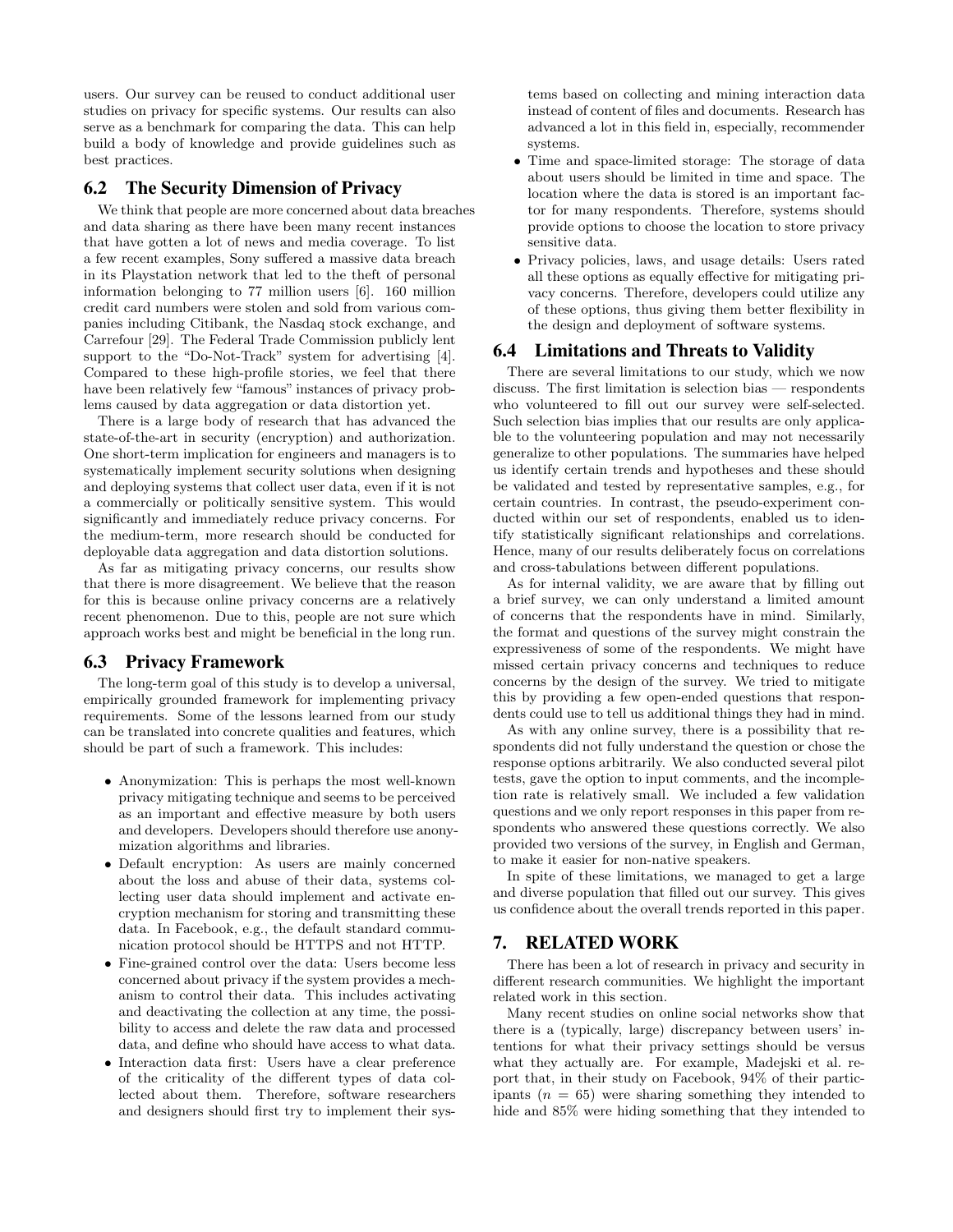share [23,24]. Liu et al. [23] found that Facebook's users' privacy settings match their expectations only 37% of the time. A recent longitudinal study by Stutzman et al. [34] shows how privacy settings for users on Facebook have evolved over a period of time. These studies have focused on privacy settings in a specific online system whereas our study was designed to be agnostic to any particular online systems. Further, the main contribution of these studies is to show that there is a discrepancy between what the settings are and what they should be and how settings evolve over time. Our study aims to gain a deeper understanding of what the requirements are and how they change across geography and software development experience.

Fang and LeFevre [17] proposed an automated technique for configuring a user's privacy settings in online social networking sites. Paul et al. [27] present using a color coding scheme for making privacy settings more usable. Squicciarini, Shehab, and Paci [33] propose a game-theoretic approach for collaborative sharing and control of images in a social network. Toubiana et al. [37] present a system that automatically applies users' privacy settings for photo tagging. All these papers propose new techniques that are targeted to making privacy settings "better" (i.e., more usable, more visible) from a user's perspective. Our results help development teams decide when and which of these techniques should be implemented. We focus more on a broader requirements and engineering perspective of privacy than on a specific technical perspective.

There has been a lot of recent work on the economic ramifications of privacy. For example, Acquisti et al. [1] (and the references therein) conducted a number of field and online experiments to investigate the economic valuations of privacy. In Section 3.4, we discussed whether users would give up privacy for additional benefits like discounts or fewer advertisements. Our study complements and contrasts the work of Acquisti et al. as described earlier.

There has also been a lot of work related to data anonymization and building accurate data models for statistical use  $(e.g., [2, 16, 22, 28, 39])$ . These techniques aim to preserve certain properties of the data (e.g., statistical properties like average) so they can be useful in data mining while trying to preserve privacy of individual records. Similar to these, there has also been work on anonymizing social networks [8] and anonymizing user profiles for personalized web search [41]. The broad approaches include aggregating data to a higher level of granularity or adding noise and random perturbations. There has been research on breaking the anonymity of data as well. Narayanan and Shmatikov [26] show how it is possible to correlate public IMDb data with private anonymized Netflix movie rating data resulting in the potential identification of the anonymized individuals. Backstrom et al. [5] and Wondracek et al. [40] describe a series of attacks for de-anonymizing social networks.

In the Software Engineering community, there have been recent papers on privacy, which mainly focus on data anonymization techniques. Clause and Orso [12] propose techniques for the automated anonymization of field data for software testing. They extend the work done by Castro et al. [11] using novel concepts of path condition relaxation and breakable input conditions resulting in improving the effectiveness of input anonymization. Taneja et al. [36] and Grechanik et al. [19] propose using k-anonymity [35] for privacy by selectively anonymizing certain attributes of a database for software testing. They propose novel approaches using static analysis for selecting which attributes to anonymize so that test coverage remains high. Our work complements these existing papers as respondents in our study considered anonymization an effective technique for mitigating privacy concerns. Thus, these techniques could be used as part of a privacy framework. There have also been some recent papers on extracting privacy requirements from privacy regulations and laws [9, 10]. These could be part of the privacy framework as well and help in reducing the impact due to cultural differences for privacy.

Finally, many authors of papers in the software engineering and requirements engineering communities mention privacy in their discussion or challenges section. But in many cases, there is little evidence and grounded theory about what, how, and in which context privacy concerns exist and what the best measures for addressing them are. Our study helps in clarifying these concerns and measures and comparing the different perceptions of people.

# 8. CONCLUSION

In this paper, we conducted a study to explore the privacy requirements for users and developers in online systems, such as Amazon and Facebook, that collect and store data about the user. Our study consisted of 408 valid responses representing a broad spectrum of respondents: people with and without software development experience and people from North America, Europe, and Asia. While the broad majority of respondents (more than 91%) agreed about the importance of privacy as a main issue for modern software systems, there was disagreement concerning the concrete importance of different privacy concerns and the measures to address them. The biggest concerns about privacy were data breaches and data sharing. Users were more concerned about data aggregation and data distortion than developers. As far as mitigating privacy concerns, there was little consensus on the best technique among users. In terms of data criticality, respondents rated content of documents as most critical and metadata as least critical.

We also compared if there was any difference in privacy perceptions based on geographic location of the respondent. We observed many differences in our study. Respondents from North America, for example, consider all types of data as less critical for privacy than respondents from Europe or Asia/Pacific. Respondents from Europe are more concerned about data breaches than data sharing whereas respondents from North America are equally concerned about the two.

Finally, we gave some insight into a framework and a set of guidelines on privacy requirements for developers when designing and building software systems. Our results can help establish such a framework, which can be a catalog of privacy concerns and measures, a questionnaire to assess them, and perhaps a library of reusable privacy functionality.

# 9. ACKNOWLEDGMENTS

We would like to thank all the respondents for filling out our online survey. We would also like to thank Timo Johann, Mathias Ellman, Zijad Kurtanovic, Rebecca Tiarks, and Zardosht Hodaie for help with the German translations. Sheth and Kaiser are members of the Programming Systems Laboratory is funded in part by NSF CCF-1161079, NSF CNS-0905246, and NIH 2 U54 CA121852-06.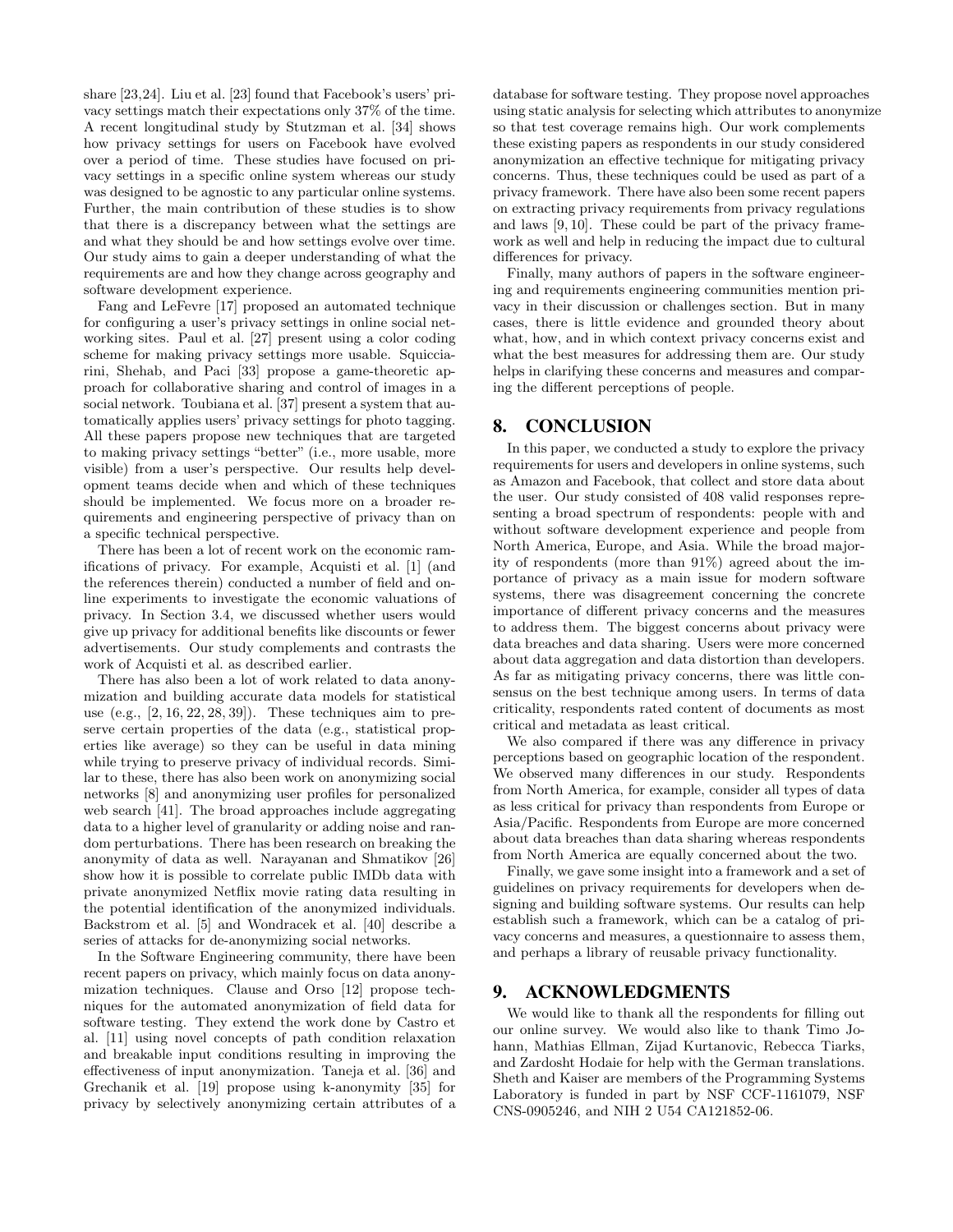## 10. REFERENCES

- [1] A. Acquisti, L. John, and G. Loewenstein. What is privacy worth? In Workshop on Information Systems and Economics (WISE), 2009.
- [2] D. Agrawal and C. C. Aggarwal. On the design and quantification of privacy preserving data mining algorithms. In PODS '01: Proceedings of the twentieth ACM SIGMOD-SIGACT-SIGART symposium on Principles of database systems, pages 247–255, New York, NY, USA, 2001. ACM.
- [3] T. Anderson and H. Kanuka. E-research: Methods, strategies, and issues. 2003.
- [4] J. Angwin and J. Valentino-Devries. FTC Backs Do-Not-Track System for Web. http://online.wsj.com/article/ SB10001424052748704594804575648670826747094. html, December 2010.
- [5] L. Backstrom, C. Dwork, and J. Kleinberg. Wherefore art thou r3579x?: anonymized social networks, hidden patterns, and structural steganography. In WWW '07: Proceedings of the 16th international conference on World Wide Web, pages 181–190, New York, NY, USA, 2007. ACM.
- [6] L. B. Baker and J. Finkle. Sony PlayStation suffers massive data breach. http://www.reuters.com/article/2011/04/26/ussony-stoldendata-idUSTRE73P6WB20110426, April 2011.
- [7] M. Barbaro, T. Zeller, and S. Hansell. A face is exposed for AOL searcher no. 4417749. http://www.nytimes.com/2006/08/09/technology/ 09aol.html?\_r=1, August 2006.
- [8] S. Bhagat, G. Cormode, B. Krishnamurthy, and D. Srivastava. Privacy in dynamic social networks. In Proceedings of the 19th international conference on World wide web, WWW '10, pages 1059–1060, New York, NY, USA, 2010. ACM.
- [9] T. D. Breaux and A. I. Anton. Analyzing regulatory rules for privacy and security requirements. IEEE Transactions on Software Engineering, 34(1):5–20, 2008.
- [10] T. D. Breaux and A. Rao. Formal analysis of privacy requirements specifications for multi-tier applications. In RE'13: Proceedings of the 21st IEEE International Requirements Engineering Conference (RE'13), Washington, DC, USA, July 2013. IEEE Society Press.
- [11] M. Castro, M. Costa, and J.-P. Martin. Better bug reporting with better privacy. In Proceedings of the 13th international conference on Architectural support for programming languages and operating systems, ASPLOS XIII, pages 319–328, New York, NY, USA, 2008. ACM.
- [12] J. Clause and A. Orso. Camouflage: automated anonymization of field data. In Proceeding of the 33rd international conference on Software engineering, ICSE '11, pages 21–30, New York, NY, USA, 2011. ACM.
- [13] J. Cohen. Most Americans back NSA tracking phone records, prioritize probes over privacy. http://www.washingtonpost.com/politics/mostamericans-support-nsa-tracking-phone-recordsprioritize-investigations-over-

privacy/2013/06/10/51e721d6-d204-11e2-9f1a-1a7cdee20287\_story.html, June 2013.

- [14] L. F. Cranor and N. Sadeh. A shortage of privacy engineers. Security & Privacy, IEEE, 11(2):77-79, 2013.
- [15] S. Erlanger. Outrage in Europe Grows Over Spying Disclosures. http://www.nytimes.com/2013/07/02/ world/europe/france-and-germany-piqued-overspying-scandal.html, July 2013.
- [16] A. Evfimievski, J. Gehrke, and R. Srikant. Limiting privacy breaches in privacy preserving data mining. In PODS '03: Proceedings of the twenty-second ACM SIGMOD-SIGACT-SIGART symposium on Principles of database systems, pages 211–222, New York, NY, USA, 2003. ACM.
- [17] L. Fang and K. LeFevre. Privacy wizards for social networking sites. In Proceedings of the 19th international conference on World wide web, WWW '10, pages 351–360, New York, NY, USA, 2010. ACM.
- [18] D. Fletcher. How Facebook Is Redefining Privacy. http://www.time.com/time/business/article/0, 8599,1990582.html, May 2010.
- [19] M. Grechanik, C. Csallner, C. Fu, and Q. Xie. Is data privacy always good for software testing? Software Reliability Engineering, International Symposium on, 0:368–377, 2010.
- [20] S. Grobart. The Facebook Scare That Wasn't. http://gadgetwise.blogs.nytimes.com/2011/08/ 10/the-facebook-scare-that-wasnt/, August 2011.
- [21] J. Jacoby and M. S. Matell. Three-point likert scales are good enough. Journal of Marketing Research, 8(4):pp. 495–500, 1971.
- [22] N. Lathia, S. Hailes, and L. Capra. Private distributed collaborative filtering using estimated concordance measures. In RecSys '07: Proceedings of the 2007 ACM conference on Recommender systems, pages 1–8, New York, NY, USA, 2007. ACM.
- [23] Y. Liu, K. P. Gummadi, B. Krishnamurthy, and A. Mislove. Analyzing facebook privacy settings: user expectations vs. reality. In Proc. of the 2011 SIGCOMM Conf. on Internet measurement conf., pages 61–70, 2011.
- [24] M. Madejski, M. Johnson, and S. M. Bellovin. A study of privacy settings errors in an online social network. Pervasive Computing and Comm. Workshops, IEEE Intl. Conf. on, 0:340–345, 2012.
- [25] C. C. Miller. Privacy Officials Worldwide Press Google About Glass. http: //bits.blogs.nytimes.com/2013/06/19/privacyofficials-worldwide-press-google-about-glass/, June 2013.
- [26] A. Narayanan and V. Shmatikov. How to break anonymity of the netflix prize dataset. CoRR, abs/cs/0610105, 2006.
- [27] T. Paul, M. Stopczynski, D. Puscher, M. Volkamer, and T. Strufe. C4ps: colors for privacy settings. In Proceedings of the 21st international conference companion on World Wide Web, WWW '12 Companion, pages 585–586, New York, NY, USA, 2012. ACM.
- [28] H. Polat and W. Du. Privacy-preserving collaborative filtering using randomized perturbation techniques. In